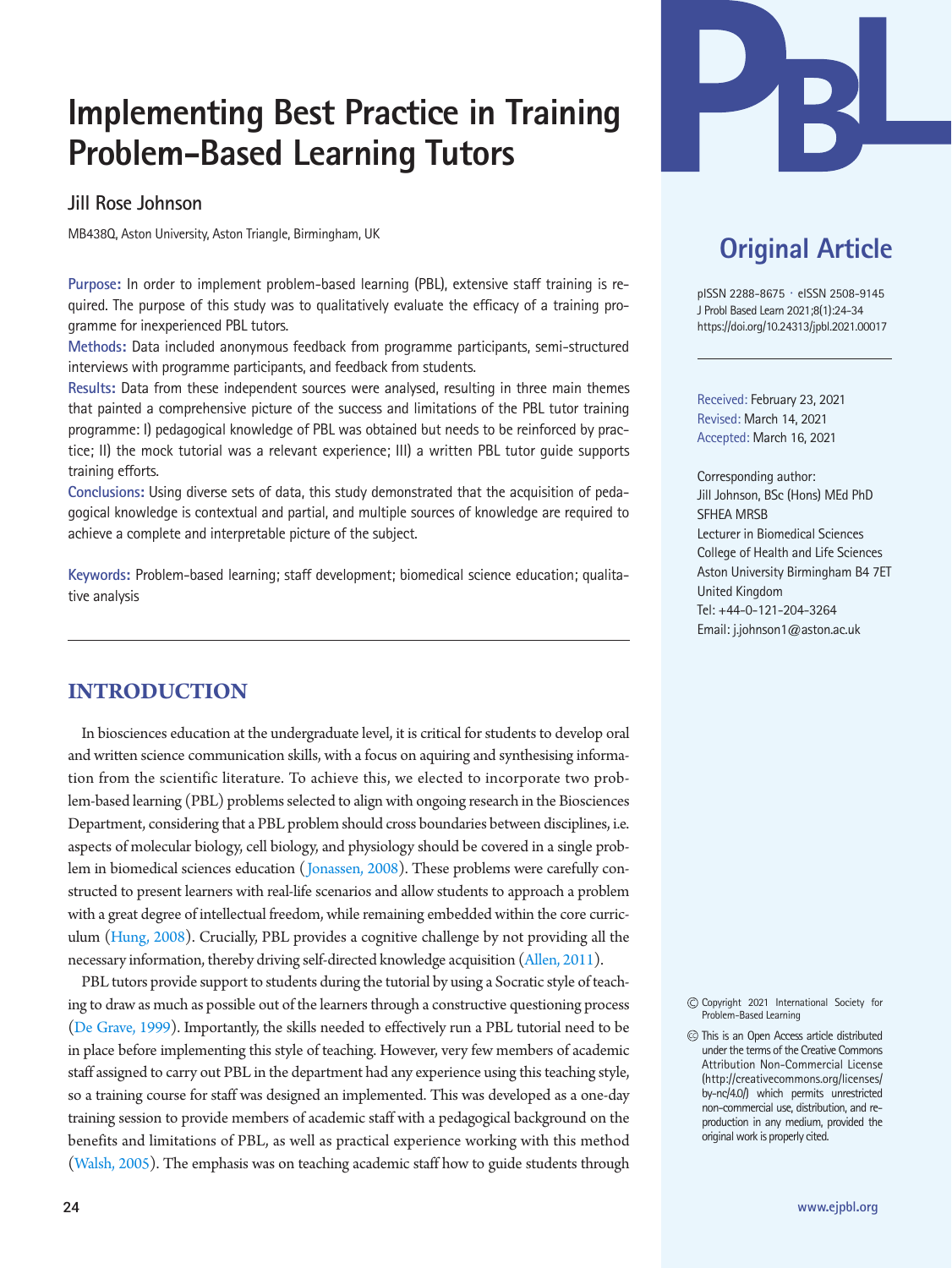the PBL process and to meet their learning objectives in a constructivist way [\(Savery & Duffy, 2001\)](#page-10-5). Additionally, the course focused on encouraging students to contribute actively to the group. Feedback methods were discussed, as were methods to evaluate the group process. The course concluded with a mock PBL tutorial to observe the process in action, as well as how to spot frequently-occurring problem situations and take adequate action. Upon conclusion, the participants received a certificate of participation and provided anonymous feedback on the training course content.

The purpose of this study was to qualitatively evaluate the efficacy of this training programme based on data acquired from members of academic staff who participated in the training course and who subsequently implemented PBL in their tutorial groups.

This structured enquiry was performed [\(Servant-Miklos,](#page-10-6) [2019\)](#page-10-6). Using this approach, interpretations were made based on qualitative data obtained from participants to assess the success and limitations of the training course. Data acquisition for this project used different sources to perform an inductive analysis [\(Servant-Miklos, 2019](#page-10-6)). This research comprised three types of primary sources: anonymous feedback acquired via a questionnaire completed by participants immediately after the PBL tutor training course, data acquired via semi-structured interviews with members of staff who completed the training course and subsequently served as a PBL tutor, and feedback from students on the Year 2 PBL module in that same academic year. The data from these three independent sources were analysed to assign meaning to the qualitative data, with the ultimate aim of continually improving the provision of PBL tutor training.

#### **Acquisition of skills through PBL tutor training**

The PBL tutor plays major roles in ensuring that student learning takes place and in providing a positive and informative PBL experience. The primary role of a PBL tutor is to serve as a facilitator during the tutorial, which should be primarily student-led. In an ideal PBL setting, students identify the gaps in their understanding, formulate learning objectives, and assign learning tasks. Smooth progression through these steps requires a tutor who should be able to identify issues within and beyond the context of the problem that may lead to missed student learning opportunities. The tutor should understand the subject matter of the problem before the tutorial starts, establish ground rules within the tutorial group, and monitor both student progression and group dynamics during the tutorial [\(Chan, 2008\)](#page-10-7).

Ideally, a PBL tutor should be highly informed, well-prepared, and intensely critical. However, becoming a skilled PBL tutor is

not as easy as it looks. It requires thorough training, intense preparation, and a great deal of practice to gain any sense of confidence at all (Chan, 2008).

Training PBL tutors is therefore crucial to implementing this type of curriculum change. Training workshops and role plays should be implemented to help staff develop a facilitative-collaborative teaching style in which the tutor fosters critical thinking and encourages students to synthesize information [\(Nesargikar,](#page-10-8)  [2010\)](#page-10-8). PBL tutors also need to develop a sound understanding of group dynamics, in order to keep the group focused on the task at hand. Finally, the shift from didactic learning, in which the instructor is inarguably an expert on the material, to a situation of facilitated learning may make PBL tutors feel insecure. In fact, a study by [Finucane et al. \(2001\)](#page-10-3) showed that only a small proportion of staff volunteer to be PBL tutors; interestingly, the volunteer rate is higher in tutors who had previously experienced PBL as a student [\(Finucane,](#page-10-3) [2001\)](#page-10-3).

#### **The process of developing the training workshop**

Based on the pedagogical literature concerning PBL tutor training programmes and development, five levels of training are required [\(Price, 1997](#page-10-9)):

Level 1: An introduction to PBL as a learning model, along with the theoretical underpinnings of PBL as a constructivist, student-centred model of learning. This step allows participants to understand the benefits and limitations of PBL, as well as expectations on the part of the tutor.

Level 2: Observation of a mock PBL tutorial conducted by an expert tutor (the course instructor), including observation of the tutor role, the process of formulating learning objectives, and the presentation of researched material. This step helps to foster understanding of the tutor and student roles in PBL.

Level 3: Acquiring hands-on experience as a tutor, followed by a critical evaluation of the tutor role. In some cases, the best way to learn is by doing!

Level 4: Practising the tutor role in a number of academic cycles. This allows tutors to continuously develop their PBL tutor skills and reflect on this process.

Level 5: Ongoing review, reflection, and modification of the PBL curriculum. This involves interactions between tutors to share best practice, reflections on the delivery of PBL and learning outcomes, and modifying practice as necessary.

The PBL tutor training course covered Levels 1 and 2 of this paradigm, wheras feedback was obtained after participants had achieved Level 3 learning. The morning session (Level 1) included a lecture and small group activities on the process of PBL and the support for using this teaching method in the literature. The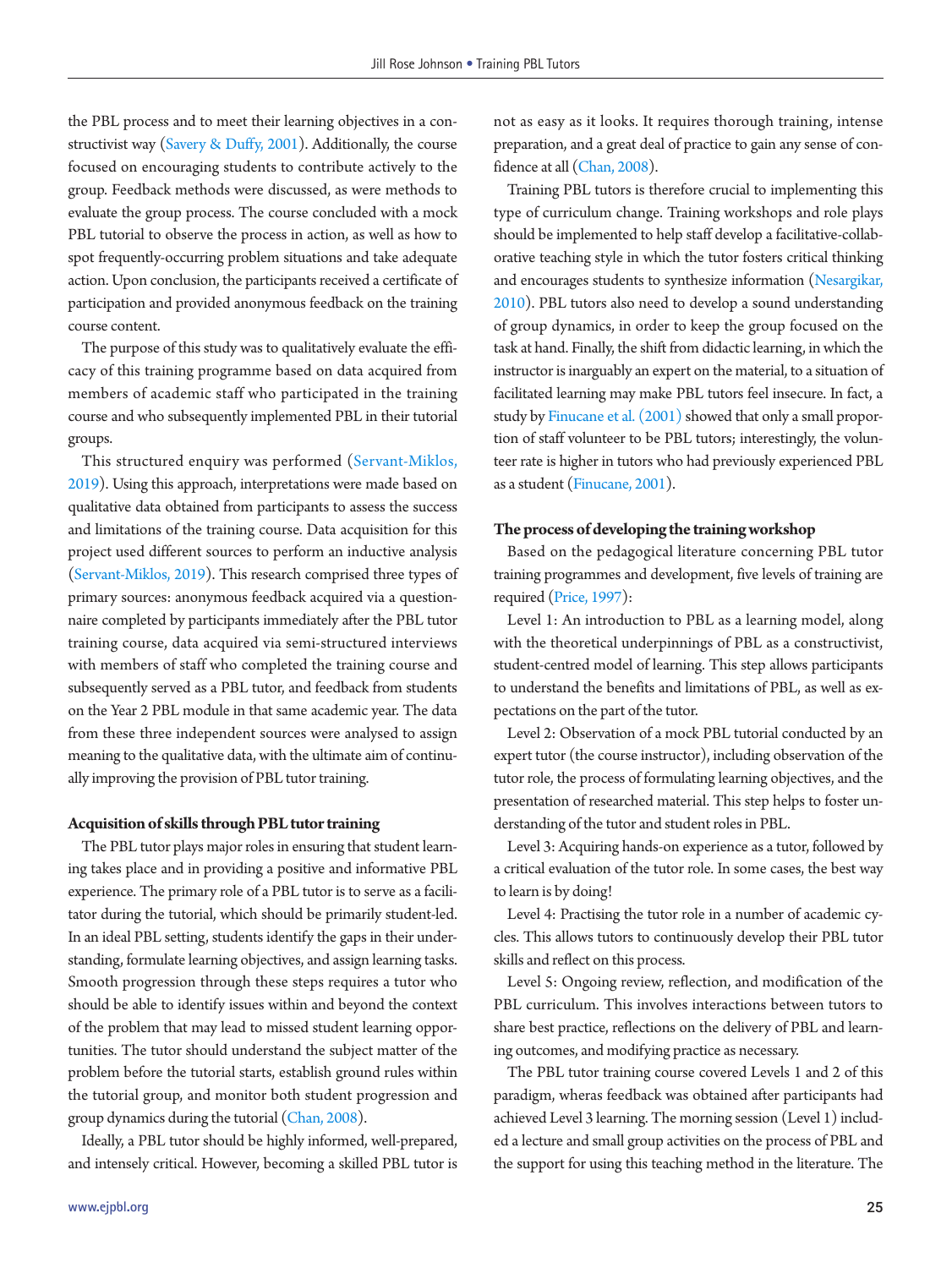afternoon session included a mock tutorial (Level 2) in which course participants observed the PBL process in action. This was a somewhat contrived setup the first two times the course was run, as the tutorial group was comprised of previously briefed graduate students who had rehearsed the entire scenario. Based on comments from participants, this was changed in the third iteration of the course to using the participants as the tutorial group, providing an active rather than passive PBL experience; this received highly favourable feedback. Participants also received a PBL Tutor Guide and some literature on the use of PBL in biomedical science education.

#### **Level 1: Pedagogical concepts in PBL**

Based on current philosophical views of human learning, knowledge is not absolute, but is rather constructed through interactions with the environment [\(Dolmans, 2002](#page-10-10)). A learner who constructs new knowledge based on a real-life scenario is thus at the centre of the educational process; this educational approach is called constructivism (Savery & Duffy, 2001). PBL embodies the constructivist approach to learning since PBL tutors do not simply disseminate information to students, but instead provide students with the opportunity and tools to answer their own questions. In this way, PBL tutors are in fact teaching the ability to learn, an important skill that has the potential to impact the student's life beyond the PBL tutorial.

PBL can be seen as a type of cognitive apprenticeship [\(Hme](#page-10-11)[lo-Silver, 2004](#page-10-11)), since PBL contextualizes learning using complex, relevant problems. Tutors make key contributions via their expertise on the subject matter, demonstrated by asking questions that provide a scaffold for student learning. This role is critical, since the tutor must continually monitor the discussion, guiding students away from unnecessary tangents and ensuring that the recommended learning objectives are met. As students become more experienced with PBL, the tutor can provide progressively less scaffolding and guidance, until finally the students master the PBL technique and can carry out the process with minimal tutor guidance [\(Hmelo-Silver](#page-10-10) [& Barrows, 2006](#page-10-10)).

Tutors need to provide feedback to students on multiple aspects of learning by assessing tutorial participation, knowledge acquisition, and written work. Importantly, tutors should also receive feedback from students on their ability to lead the tutorial, and continually improve their teaching practice over multiple rounds of PBL [\(Vogt, 2017\)](#page-10-12). My goal in designing this aspect of the training course was to not only teach PBL as an educational method, but also to motivate tutors to promote the learning process using PBL in a way that benefits students and staff equally.

#### **Level 2: Running a tutorial and managing group dynamics**

The goal of a PBL session is for the students to investigate a scenario presented to them that provides some but not all of the necessary information [\(Maudsley, 1999](#page-10-13)). They then follow the seven-step PBL process:

- 1. Identify the main problem to be solved, i.e. "Why did X cause Y to become ill?"
- 2. Determine which aspects of the problem require explanation by brainstorming their ideas as a group. The aim in this step is to develop a mind map that allows the students to generate hypotheses and analyse concepts in the scenario.
- 3. Investigate previous knowledge by suggesting explanations for the scenario and appraising what they believe to be relevant.
- 4. Formulate learning objectives by identifying gaps in the students' understanding of the scenario and identifying what needs to be pursued. Each student is then assigned one learning objective.
- 5. Research the assigned learning objective between sessions.
- 6. Explain the essence of the learning objective by synthesising information prior to the tutorial and sharing this new knowledge with the group during the tutorial.
- 7. Critically evaluate the acquired material via a group discussion, and come up with a cogent perspective of the issues raised in the scenario.

Finally, all group members reflect on and evaluate their performance by discussing the group process and learning, as well as personal contributions and achievements; this assessment should always include the tutor.

As mentioned above, this aspect of the training course was first carried out through a prearranged mock tutorial (in the first and second workshops); based on participant feedback, this was changed to a more active, spontaneous mock tutorial in the third workshop, using course participants as the tutorial group members. In its current iteration, the training course also incorporates video clips as an interactive tool to improve the ability of future PBL tutors to recognize specific obstacles to functional group dynamics and to help them develop effective intervention strategies. Previous research has shown that this this type of tool is well-accepted and can be readily integrated into a PBL tutor training workshop [\(Bosse, 2010\)](#page-10-2).

An ethnographical approach was taken to consider the epistemology, ontology, and axiology of the methods used to assess the impact of the PBL tutor training course. Westbrook argues for the 'ethnography of current situations', a type of refunctionalised ethnography in which critical reflexivity is used in such a way that self-consciousness is not only deployed as a critique after the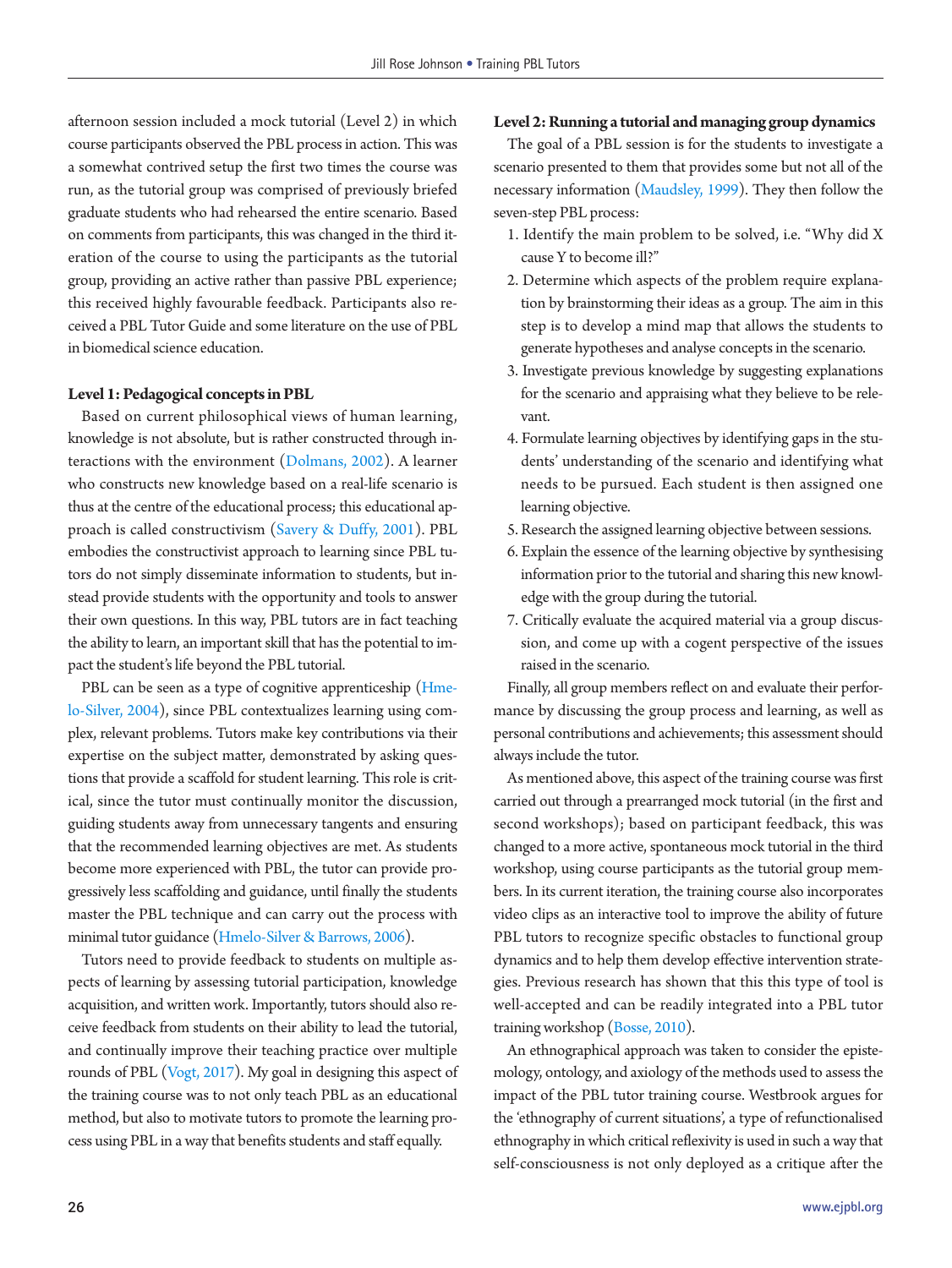event, but is rather part of the design of the project from the beginning.

A thematic analysis was performed on how well participants felt that the PBL tutor training course achieved two distinct learning objectives: (1) acquiring knowledge of the pedagogical aspects of PBL and (2) mastering the practical aspects of running a PBL tutorial.

Semi-structured interviews were carried out with academic staff who participated in the training course and who subsequently implemented PBL in their tutorial groups. These interviews focused on two specific themes related to the implementation of PBL, i.e. the principles of PBL (pedagogical background, roles of group members, group dynamics, use of Bloom's taxonomy [\(Bloom, 1956](#page-10-14)), the formulation of learning objectives) and the implementation of PBL (leading a PBL tutorial, providing support to students, delivering and providing feedback on assessments).

# **METHOD**

#### **Data collection**

Data were obtained through anonymous feedback forms collected immediately after the training course and through semi-structured interviews with members of academic staff in the Biosciences Department at Aston University. All interviews were recorded in audio and subsequently transcribed and a thematic content analysis was performed on the transcripts. Based on a theoretical framework, a list of topics (pedagogy, mock tutorial, and tutor guide) and codes to guide the initial analysis was prepared and data were encoded. Subsequently, the grouping of codes was carried out based on the thematic areas. Recordings were destroyed after the transcript was checked for accuracy. Student feedback from the 2018-19 cohort of the PBL module was also included in the analysis.

The scope of this study was delimited to members of staff who took part in one of three PBL tutor training workshops in June/ July 2018 and who acted as a tutor for the PBL module in the 2018-2019 academic year. The course participants covered a broad range of academic and pedagogical experience, including the Head of Department, the Programme Director and other professors, as well as more junior members of academic staff (Lecturers, Senior Lecturers, and PhD students with a teaching role). Staff who attended the training course but who did not teach on the module, and PBL tutors who taught on the module but did not attend the training course were not included in the study. From a pool of 22 eligible participants, interviews were completed with 10 participants, which provided a representative sample of this group and achieved data saturation.

#### **Data analysis**

The output from the semi-structured interviews (10 interviews, each averaging 12 minutes in duraiton) was evaluated thematically with the objective of modifying the tutor training workshop to provide an improved learning experience for academic staff. By collecting, evaluating, and implementing this feedback, my primary aim was to transform my teaching practice and enhance my ability to provide pedagogical instruction to my peers.

As the instrument used in this study has not previously been used to assess the outcomes of PBL tutor training in this context, this study should be considered a pilot study; efforts will be made to establish the reliability and validity of the instrument. The output from the semi-structured interviews were evaluated qualitatively with the objective of modifying the tutor training workshop to provide an improved learning experience for academic staff. By collecting, evaluating, and implementing this feedback, my primary aim was to enhance the provision of pedagogical instruction to members of academic staff. [\(Table 1\)](#page-4-0)

#### **Ethical considerations**

The study was carried out in accordance with the principles of the 1975 Helsinki Declaration. Consent was obtained from the Aston University Ethics Committee prior to the collection of data in the form of semi-structured interviews. Participation was voluntary and written consent was obtained from all participants prior to commencing the interview. Participant confidentiality was highly prioritised and thoroughly maintained; only the researcher had access to the data. All results were documented and recorded without any possibility of tracing individual participants.

As a limitation to this study, members of academic staff may not have felt comfortable describing perceived failures in their delivery of PBL. Likewise, participants may have been hesitant to criticise the efforts of a colleague. To mitigate the chances of this study inducing psychological harm to participants and to the investigator, a debriefing document was provided to all participants with information on where and how to obtain mental health counselling.

## **RESULTS**

#### **Anonymous feedback**

In the anonymous feedback forms collected after the training course. Feedback was generally positive (Very Good) or highly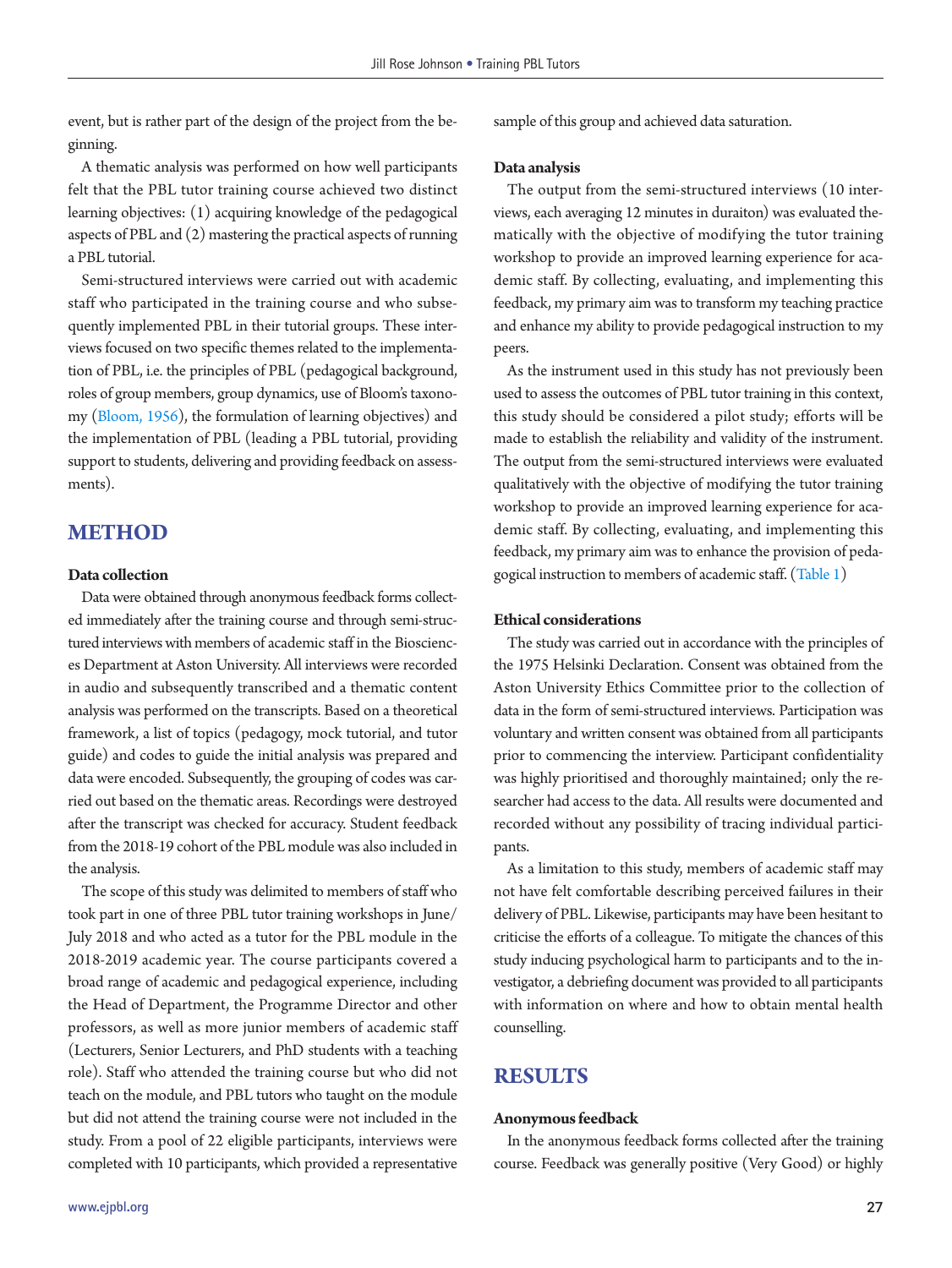#### <span id="page-4-0"></span>**Table 1.** Instrumentation: Interview questions

**Theme 1 – The principles of PBL**

Q1. Do you feel that you have gained adequate knowledge on the seven-step PBL model?

Q2. Do you feel that you have an adequate understanding of the participant roles in PBL (i.e. Chair and Scribe)?

Q3. Do you feel that you were well-prepared to manage group dynamics in a PBL setting?

- Q4. Do you feel competent in using Bloom's taxonomy in the formulation of learning objectives?
- **Theme 2 Implementing PBL**
- Q5. Did you find that the mock tutorial was an effective component of the tutor training course?
- Q6. Did you feel adequately prepared to lead PBL tutorials?
- Q7. Did you feel adequately prepared to implement self and peer assessments in the PBL tutorials?

Q8. Did you feel confident in assessing student performance during PBL tutorials (professional behaviour, contribution to process and contribution to content)?

Q9. Did you feel that you were well-prepared to deliver the assessments for the PBL component of the Year 2 Key Skills module?

<span id="page-4-1"></span>Q10. Did you feel that you were well-prepared to provide feedback on these assessments?



**Figure 1.** Analysis of data derived from anonymous feedback collected immediately after the PBL tutor training course. Participants were asked to assess the quality of the training course in terms of the delivery, content, handbook, mock tutorial, and location/timing. Attributes are scored on a five-point Likert scale as poor, fair, good, very good, and excellent. In total, 21 responses were received.

positive (Excellent) when participants were asked to comment on the delivery, content, handbook, mock tutorial, and location/ timing of the training workshops [\(Figure 1](#page-4-1)). Some improvements were suggested with regard to the handbook (improving pagination) and the mock tutorial. Specifically, major issues were raised by participants regarding the mock tutorial, particularly in the second session, as it was felt that this had been over-prepared and did not reflect a real tutorial situation. Based on this feedback, the mock tutorial was changed in the third session to a more spontaneous format, with training course participants taking part in the mock tutorial themselves.

*Outstanding idea, well evangelised and explained! Should be rolled out as widely as is practicable. Training day was well-designed and mock tutorial run-through was a great idea. Very sensible and effective to do it on one day to provide an immersive experience. Splitting it into multiple shorter sessions would lessen the impact. Participant, session 1* 

*Delivery and content really useful as I haven't done much PBL. Mock tutorial was useful to see, including some amber (slightly problematic) behaviour. Makes sense to run the course on one day rather that prolong it. Participant, session 1* 

*Really nice to see a mock tutorial, but it felt a bit staged (because they did it before). Participant, session 2*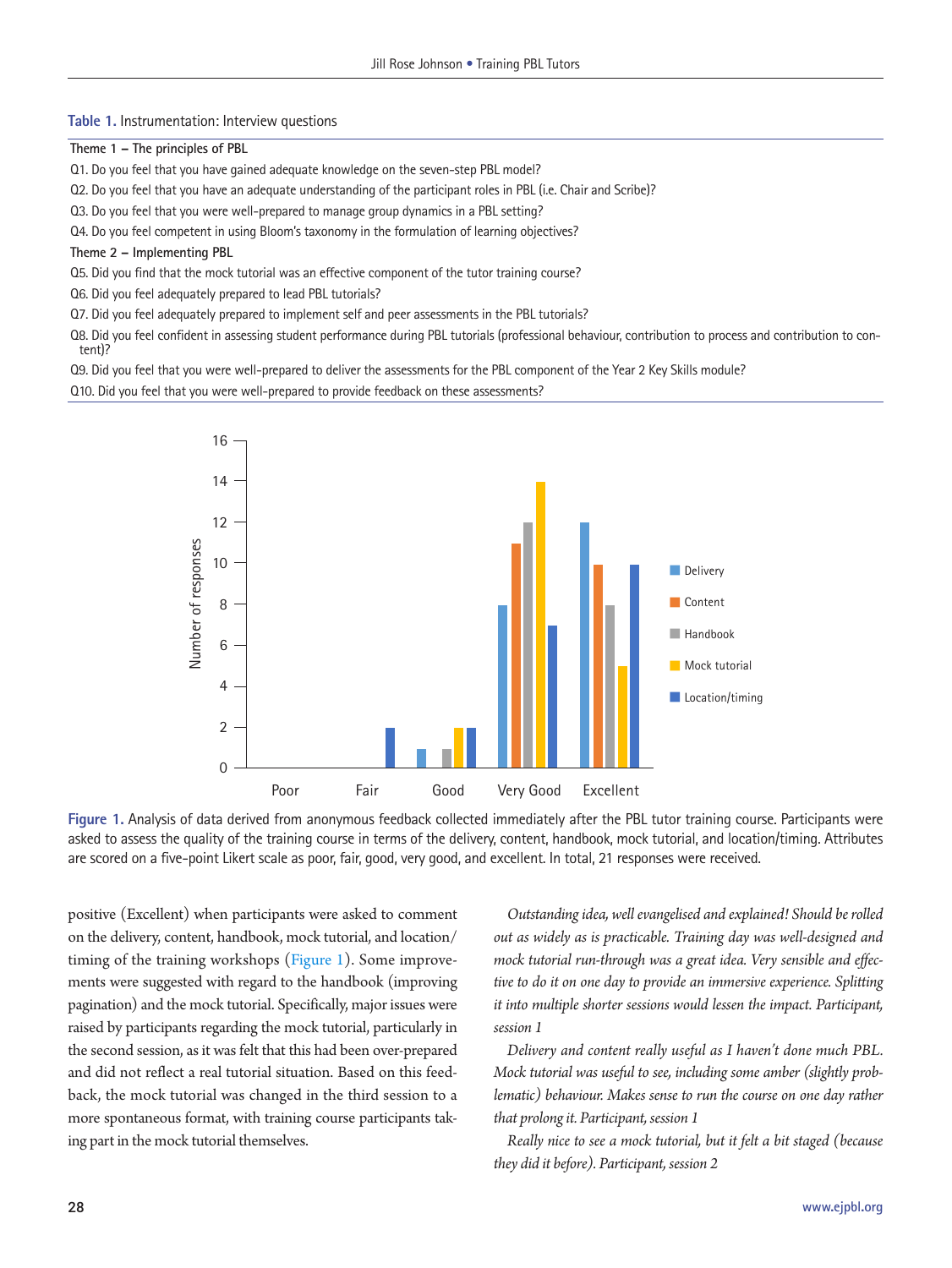*Only suggestion would be to use 'less groomed' students for the mock tutorial to make a more accurate experience for how it might work for real, as a way to show what would happen. Participant, session 2* 

*Mock tutorial was very informative and gives a good idea of what to expect. Participant, session 3* 

#### **Semi-structured interviews**

From a pool of 22 eligible participants, I achieved data saturation after completing 10 interviews. The characteristics of participant responses during the interview are detailed in [Figure 2](#page-5-0), with data coded as a positive response to the question (green), a mixed or negative response (amber), or a negative response (red).

For the most part, participants agreed that they had learned a retained a good part of the material presented in the tutor training course. Participants were provided positive feedback on knowledge transfer on the roles in a PBL tutorial and how to run a tutorial, on the use of peer- and self-assessments, and in the use of Bloom's taxonomy (Bloom, 1956). More mixed feedback was obtained on questions pertaining to the seven-step PBL model, gauging student engagement, how to guide students through the PBL assessment, and on the utility of the mock tutorial. The highest number of neutral/mixed responses was obtained for the question on managing group dynamics in a PBL setting – five out of ten participants did not feel that this had been adequately covered by the training course. Taken together, these data demonstrate that participants were quite comfortable with the more straightforward concepts covered in the course, but more complex issues concerning interpersonal relationships should be dealt with in more detail in future iterations of the course.

A sub-analysis was performed to assess if experience level had an effect on the depth of learning on the PBL tutor training course. Responses from junior members of staff (P4, P5, P7, P8)

| Question                                                                                                                                                                  | P <sub>1</sub> | P <sub>2</sub> | P <sub>3</sub> | P <sub>4</sub> | <b>P5</b> | P <sub>6</sub> | P <sub>7</sub> | P <sub>8</sub> | P <sub>9</sub> | P <sub>10</sub> |
|---------------------------------------------------------------------------------------------------------------------------------------------------------------------------|----------------|----------------|----------------|----------------|-----------|----------------|----------------|----------------|----------------|-----------------|
| Q1. Do yot feel that you have gained adequate knowledge<br>on the seven-step PBL model?                                                                                   |                |                |                |                |           |                |                |                |                |                 |
| 02. Do yot feel that you have an adequ ate understanding<br>of the participant roles in PBL (i.e. Chair and Scribe)?                                                      |                |                |                |                |           |                |                |                |                |                 |
| Q3. Do you feel that you were well-prepared to manage<br>group dynamics in a PBL setting?                                                                                 |                |                |                |                |           |                |                |                |                |                 |
| Q4. Do you feel comletent in using Bloom's taxonomy in<br>the formulation of learning objectives?                                                                         |                |                |                |                |           |                |                |                |                |                 |
| Q5. Dis you find that the mock tutorial was an effective<br>component of the tutor traning course?                                                                        |                |                |                |                |           |                |                |                |                |                 |
| Q6. Did you feel adequately prepared to lead PBL tutotials?                                                                                                               |                |                |                |                |           |                |                |                |                |                 |
| Q7. Did tou feel adequately prepared to implement self and<br>peer assessements in the PBL tutorials?                                                                     |                |                |                |                |           |                |                |                |                |                 |
| Q8. Did you feel confident in assessing student perfor-<br>mance during PBL tutorials (professional beheaviour,<br>contribution to process, and contribution to content)? |                |                |                |                |           |                |                |                |                |                 |
| Q9. Did you feel that you were well-prepared to deliver the<br>assessments for the PBL component of the Year 2 Key<br>Skiils module?                                      |                |                |                |                |           |                |                |                |                |                 |
| Q10. Did you feel that you were well-prepared to provide<br>feedback on these assessments?                                                                                |                |                |                |                |           |                |                |                |                |                 |

# <span id="page-5-0"></span>Legend: Positive opinion **B** Neutral/mixed opinion **B** Negative opinion

**Figure 2.** Coding of data derived from semi-structured interview transcripts. Participants were recruited to participate in this study by answering a series of ten questions on different aspects of the PBL tutor training course, with a specific focus on pedagogical knowledge transfer (Q1-Q4) and the acquisition of practical skills (Q5-Q10). The study was conducted with the approval of the Aston University Ethics Board and carried out in accordance with the Declaration of Helsinki. Green: positive opinion Amber: Mixed/neutral opinion; Red: negative opinion.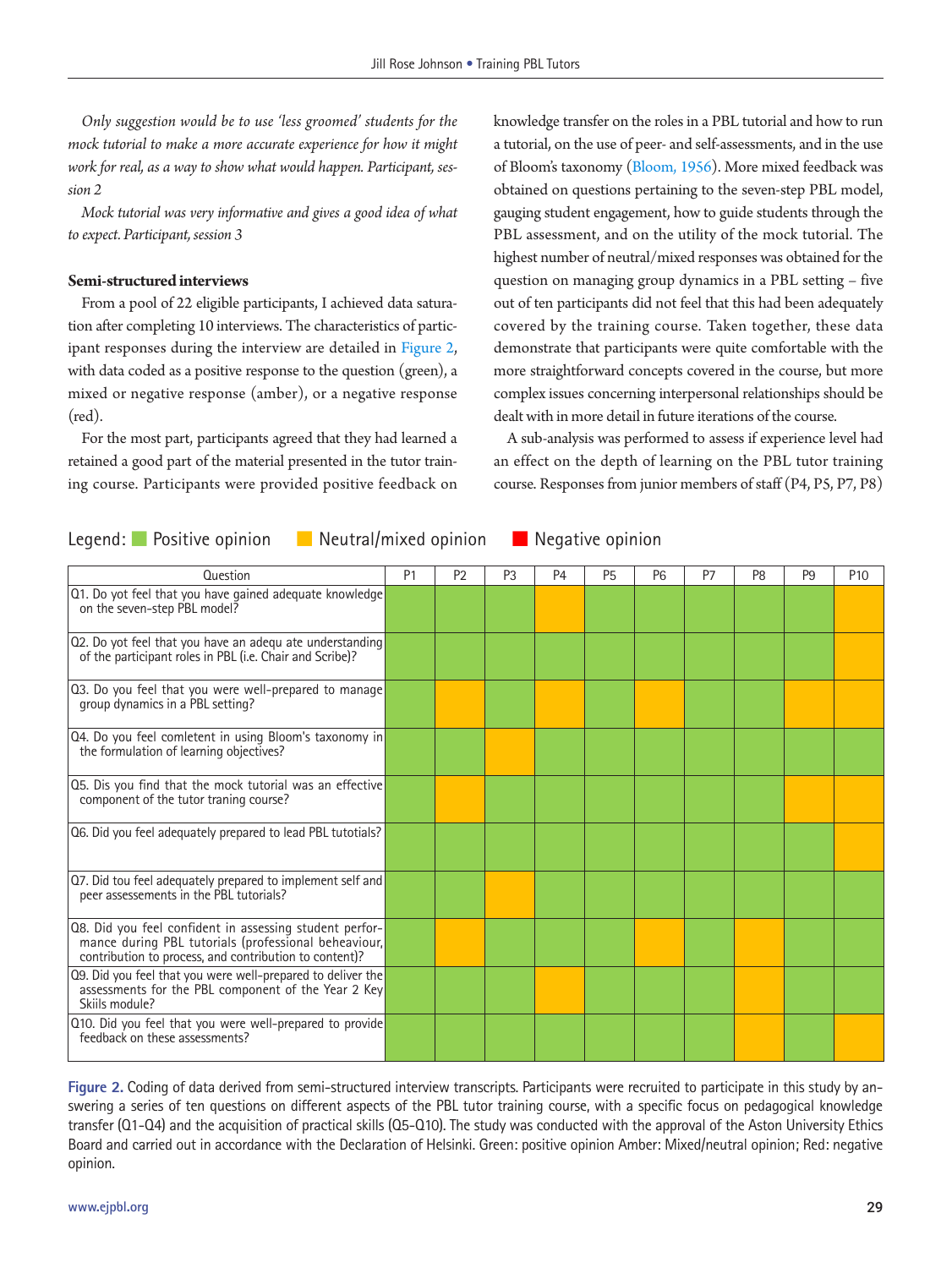were somewhat different to those obtained from more experienced members of academic staff (P1, P2, P3, P6, P9, P10). Specifically, the more junior participants seemed to acquire knowledge more readily and retain it better, with a higher proportion of positive responses compared to staff members (85% vs. 77%, respectively).

Overall, the participants were forthcoming with their answers, providing elaborate responses to most questions. The thematic analysis resulted in three main themes that paint a comprehensive picture of the success and limitations of the PBL tutor training course. The themes were: I) pedagogical knowledge of PBL was obtained but needs to be reinforced by practice; II) the mock tutorial was a useful and relevant experience but requires improvement and; III) the PBL tutor training guide was a useful resource and should be retained in future training efforts [\(Figure 3\)](#page-6-0).

*Theme I. Pedagogical knowledge of PBL was obtained but needs to be reinforced by practice.* 

This theme describes how well training course participants acquired and retained knowledge on the pedagogical support for PBL, according to the work experience of the participants. This theme sheds light on the efficacy of Level 1 of training course, in the context of staff who had also completed Level 3, i.e. acquiring hands-on experience as a tutor, followed by a critical evaluation of the tutor role. In order to better understand how this response was affected by different factors, four sub-themes were delineated, focused on understanding the purpose of using PBL, the steps of the PBL model, the different roles in a PBL tutorial, and the quality of knowledge transfer.

Participants seemed to clearly understand the importance, impact, and pedagogical support for the use of PBL.

I think the training course was a good introduction to the model, but I think actually going to the first tutorial with the students kind of really consolidated that. But I think going through that training course and knowing the background a bit gave me a bit more confidence in that first tutorial to at least appear to the students that I knew what I was doing. P2

I didn't know anything about it beforehand, so the training was quite helpful and the handbook was really helpful because it was

<span id="page-6-0"></span>

**Figure 3.** Thematic analysis of the PBL tutor training programme. Three major themes arose: The themes were: I) pedagogical knowledge of PBL was obtained but needs to be reinforced by practice; II) the mock tutorial was a useful and relevant experience but requires improvement and; III) the PBL tutor training guide was a useful resource and should be retained in future training efforts.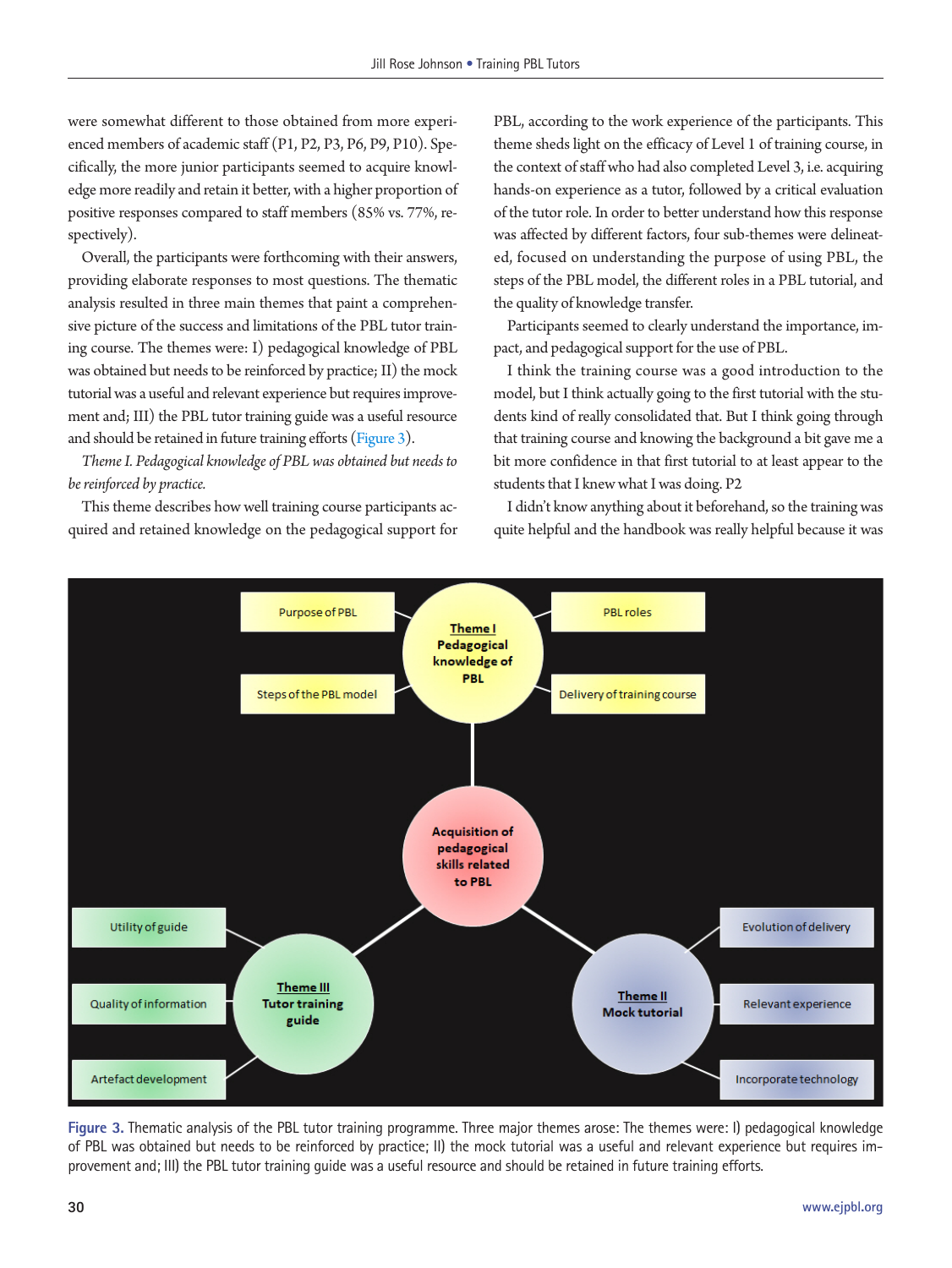a period of time in between the two. I think I understood the concepts and why we were doing it. P6

I think the training was very clear and it was all laid out very well. P7

I think I've gained adequate knowledge, it's just a question of practicing it. I understand what needs to be done, it's just critical to implement in practice. P10

Most participants mentioned that they understood the seven-step PBL model and noted that this was clearly described during training and in the PBL tutor training guide, but some participants mentioned difficulty in remembering the steps in detail after some time had passed.

I think so. In the training session that you ran, you basically laid out all the different stages very well, and having that handbook really helped. I left that a bit, "oh my god, this is a lot to take in", but then you take time to process it and then look through everything and actually it's pretty straightforward. I thought I came out having done that better, I mean it all made sense to me. P8

I don't think I could repeat them back to you now. P5

Could I remember them now, no, but I understand the process. P3

Many participants shed light on the importance of understanding the roles in PBL, but there was some doubt regarding the responsibility of the tutor in filling these roles, particularly the Chair role.

I think the training course and the booklet that you gave out as part of that training course very clearly defined those roles. P2

Yes, I [understand]. Definitely the Scribe. Chair, I think I do. I was sometimes a bit confused if it's a student who has to be the chair. I don't think they're quite up to it yet. P10

Following the completion of the training course, most participants felt adequately prepared to run the PBL component of this module, but some aspects of how to assess PBL performance could be clarified further.

I was adequately prepared, but I think the students struggled a little bit with the peer assessments. I think we could get them to do more honest peer assessments earlier. We do some peer assessments like 'rate the person in your group' and they all put 5 out of 5 because they're all their friends. I think I was fine with it. Self-assessments are interesting as well. I think all the students are all I would say quite harsh on themselves but generous to others. I think they see room for improvement in themselves but they're not very good at being critical of others. P1

I thought the handbook alongside the training course gave me everything I needed to know to run those tutorials. P2 It's one of those things, isn't it? You're as prepared as you can be, and then it's about having that experience and knowing how to manage a room. P4

I think a few more guidelines on what the criteria are, as in what constitutes professional behaviour, would have been helpful, but I just read between the lines and kind of figured out what it was. P2

*Theme II. The mock tutorial was a useful and relevant experience but requires improvement.* 

Several participants elaborated their answers on the challenges inherent in staging a performance of what would normally be a spontaneous event, while others provided broad non-detailed answers. The sub-themes that were generated were: the best format for the mock tutorial is to have training course participants act as the tutorial group, the mock tutorial provided a relevant real-life experience, and the implementation of technology would improve participant preparedness for the PBL tutorial setting.

Participants in the first two PBL tutor training sessions felt that the mock tutorial felt somewhat contrived, particularly those who attended the second session. The mock tutorial had initially been carried out by a number of graduate students under the direction of the course instructor as Chair, and certainly by the second time around, the students had become comfortable with their set roles in the group, leading to a somewhat rehearsed delivery. Based on anonymous feedback from course participants and the generous support from one particular colleague (P2), the mock tutorial was redesigned for the third set of trainees, in which the course participants experienced a PBL tutorial for themselves; participant P2 served as a 'plant' in the group and provided a brief presentation on a learning objective selected from the PBL problem. This was met with varying degrees of enthusiasm (bolstered by the provision of biscuits) but, in my opinion and the opinion of some course participants, made for a more relevant and valuable learning experience.

Yes. It gave us a chance to see real students doing it and to see what kind of problems may come up as well. It was useful. P7 – session 1

Yes, because it was really nice to see it in practice. The only downside was of course they were all really good at it, and I feel like it might have been useful for when they don't want to say anything have a bit more idea of how to coax it out of them. P6 – session 2

I think it could have been better, because some of the students had done it before for another session, hadn't they? So, if it was more fresh, I think it would have been better, because they knew already what the failures in the previous go had been, so it seemed a little bit rehearsed, if that makes sense. So, if it had been new students each time, I think it would have been better. P9 – session 2

It definitely helped, but because it was staged, it didn't really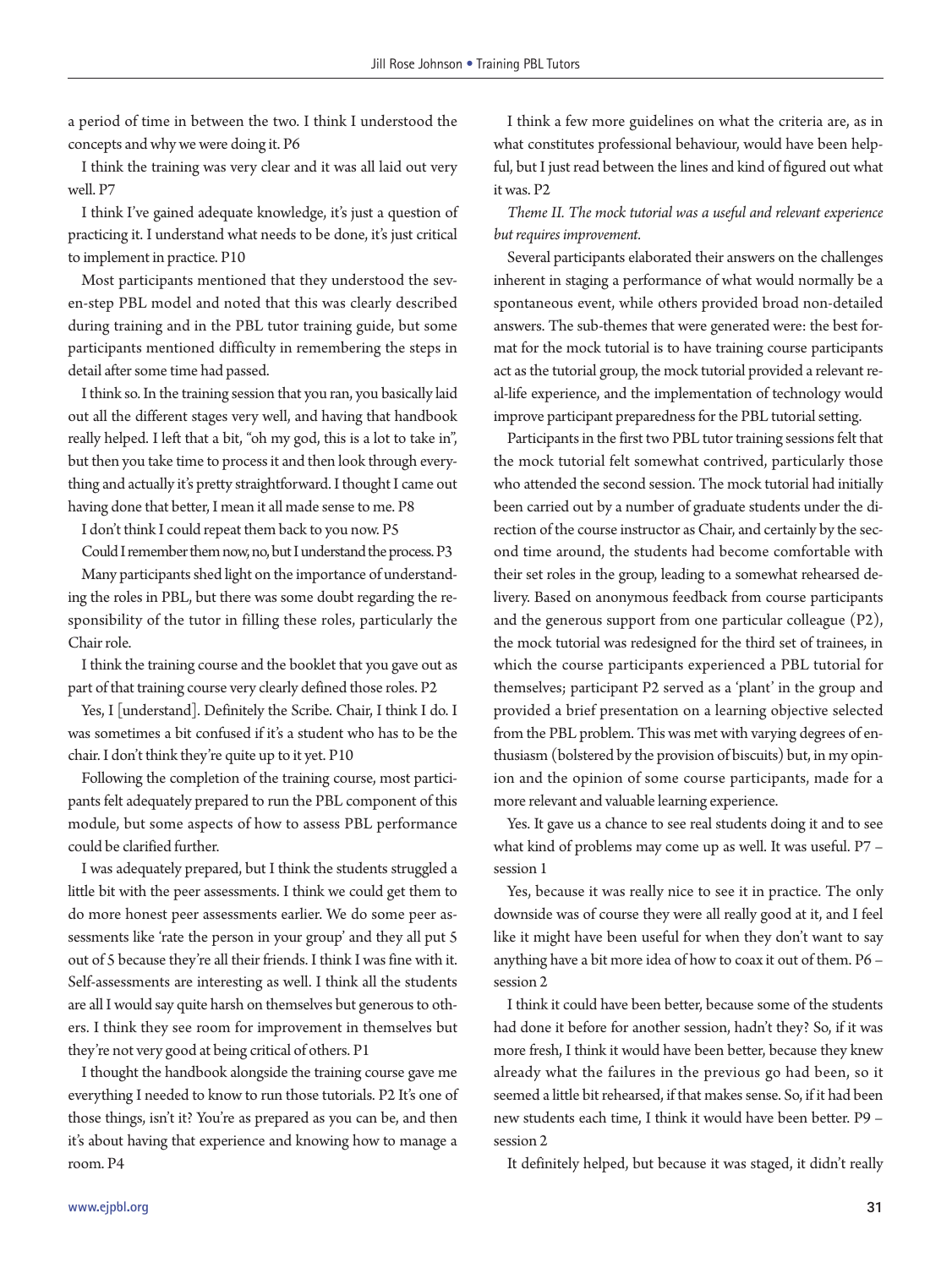prepare you for real life as well as I would like. P10 – session 2 I don't know if there is any other way to do it…you've got to have a demonstration on how it works. We did it in two different ways. The first one when I was trained was when we had graduate students mocking up one and then in the second one I actually did a bit of a presentation. I think it was useful to see it but also to participate in it to see how it works. It's something that sounds conceptually complex but it's not, once you actually get down to do it. I think it's good to sort out timings as well, because you've got this list of things to do, and you're like, 'will that work in an hour?' and then it does. P1 – session 2

Yes, I did. I think I learned then about firstly the order in which to do things and exactly how those worked because it's a model and it's never a perfect system in every situation, it's going to be different. So, it was interesting to see how that worked from a tutor point of view but also being in the tutorial and having that experience of how I fit in that tutee dynamic. I think being on that side of it helped. P4 – session 3

Participants reported that the mock tutorial provided effective preparation for PBL tutorials with students, but the issue of managing group dynamics was raised, particularly with regard to dealing with quiet or apprehensive students.

I think it's good doing it in tutorial groups where you already know the students – with second year students you've had them in first year, so you know you their perceived strengths and weaknesses, you know the ones who you think you can rely on to be chatty and talk about things and the ones you need to push more. If you went blind into a group, it would be more difficult to gauge dynamics to start with. It would be nice to have some interaction with them before you try and do PBL I think. P1

I'm not sure the training course can prepare you for all scenarios. I was expecting silence from the students and actually I kind of got the opposite, where they were rather vocal and it was reining them in. But I don't think that you can prepare for that in a training scenario, because you never know what you're going to get in the real situation. P2

I think you provided something as much as possible to prepare us for what the tutorial was going to be like, but the unknown is what the group dynamics are, how many people are going to turn up on the day, how keen students are. My sessions were at 9 o'clock in the morning, and probably they're not the most awake and the most motivated to do things. Not that there's anything you can do about that. There's so many factors. I think by the time we got around to the second one, they'd got into what was expected of them. P5

I think it helped me in terms of what the dynamic would be like and how to actually run the session, but my particular stu-

dents really struggled with that. They weren't very cooperative let's say, so it was a lot of me having to lead everything. Nobody really wanted to be the scribe or the chair and it was, "I'm just going to sit here and look at you". P8

*Theme III. The PBL tutor training guide was a useful resource and should be retained in future training efforts.* 

Many participants mentioned the value of the PBL tutor training guide as a resource for late consultation, especially given the span of nearly four months between the training session and the first PBL tutorial.

Because there was quite a big gap between having the training course with you and the start of the academic year, I had to go again to the documentation and revise it. But that was fine, because you gave us a very nice guide, so I could just go and read through it again. P9

A number of participants noted the good pedagogical practice of providing a dynamic verbal/oral training session in person as well as a static resource for later reference.

Yes, we had a good training session with you and the booklet we got before, which was really useful. With good pedagogy in mind, you had a written thing and an oral delivery thing so you had a balance. The booklet is great to refer back to. P1

Some participants provided a critical appraisal of the contents of the PBL tutor training guide, with useful suggestions on how to provide more complete and comprehensive information to future PBL tutors.

I think the manual was very good and having all the learning objectives there for yourself to see was really useful. But I think perhaps the information was there, but we weren't made aware of it, like the presentations that were given to the students beforehand. So, perhaps something to take into account is to tell all the tutors involved to take a look at those presentations because there's some information there that wasn't in the manual. I think that's the only criticism. P9

One of the overarching themes from the thematic analysis is that while no participants felt completely unprepared for PBL delivery, there remains considerable variability in staff comfort with using this teaching technique and in the delivery of PBL tutorials. This finding was also reflected in student module assessments.

From discussing with other tutor groups, there is sometimes a substantial difference in what they have been briefed in terms of exactly how things are presented or learning objectives etc. I am aware that these are very well teething problems but it made it quite confusing during peer study sessions and helping each other on things when we have been told to do contradictory things... so maybe be more clear between tutors what exactly they are ask-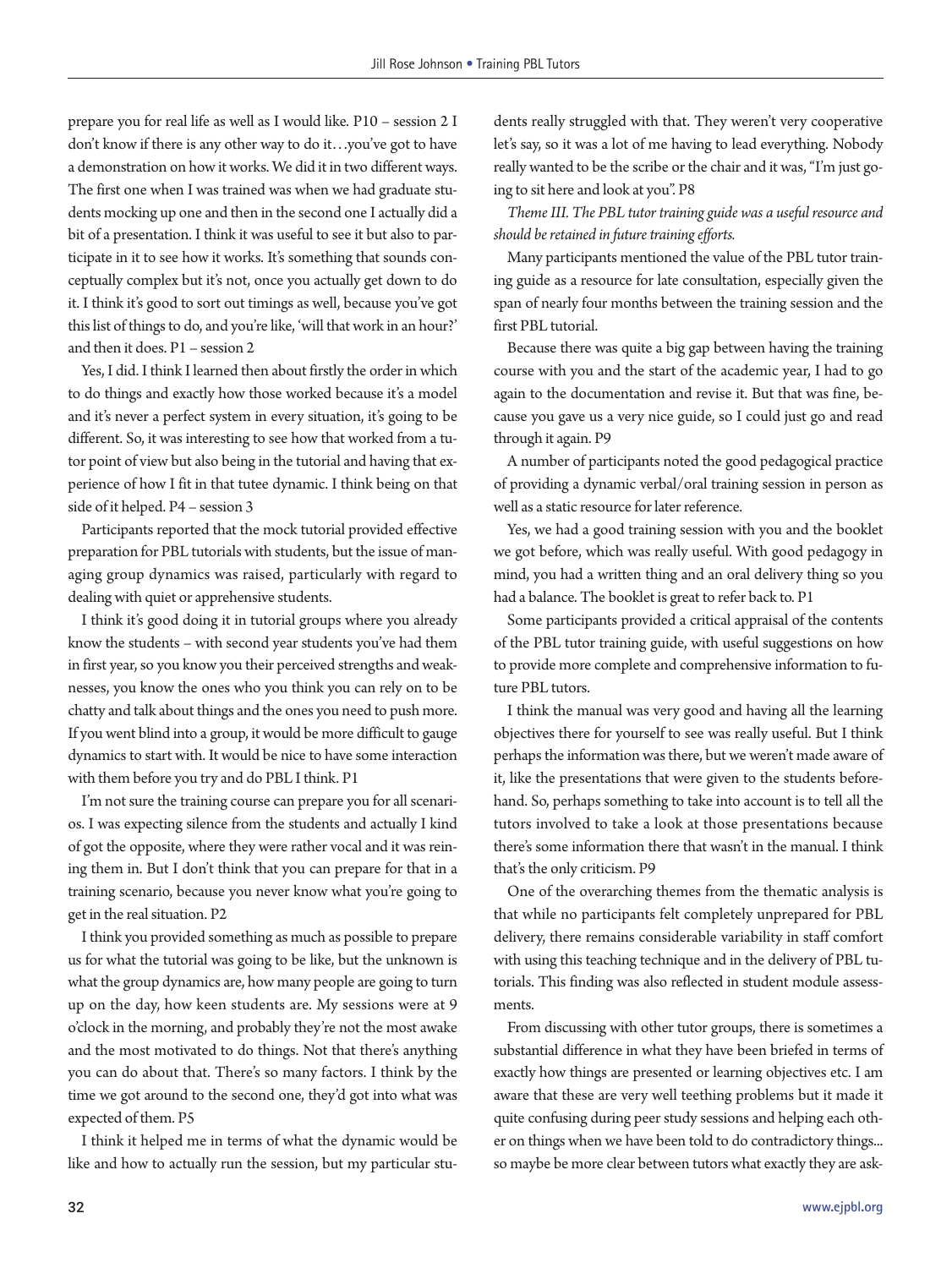ing for so there's a continuity between groups. As some have had a lot more information than others etc...other than that, very happy with the module, really enjoyed it, there should be more modules like this especially in terms of putting it into a case study; it makes the scenario relatable and easier to understand and retain. PBL module student, 2018-19 academic year

## **DISCUSSION**

Based on anonymous participant feedback and semi-structured interviews, PBL training course participants seemed to readily acquire and retain information on the general PBL process and the use of assessments in this style of teaching. The most negative feedback was in regard to the mock tutorial (especially in session 2) and the comfort level of participants in managing group dynamics. As mentioned above, the mock tutorial aspect of the training course was first carried out using a group of previously briefed students (in the first and second sessions); based on participant feedback, this was changed to a more active, spontaneous mock tutorial in the third workshop, using course participants as the tutorial group members. Additionally, the current iteration of the PBL tutor training course has been modified to incorporate video clips as an interactive tool to improve the ability of future PBL tutors to recognize specific obstacles to functional group dynamics and to help them develop effective intervention strategies. Previous research has shown that this this type of tool is well-accepted and can be readily integrated into a PBL tutor training workshop (Bosse et al., 2010).

As part of this thematic analysis, the coding of participant responses was analysed again by separating participants into two groups: junior members of staff with relatively little teaching experience and more experienced permanent members of academic staff. Somewhat surprisingly, participant feedback as provided through the semi-structured interviews was more positive from the junior members of staff, who seemed to be more adaptable and eager to take on a new teaching role, despite the steep learning curve inherent in becoming a PBL tutor. Future analysis in this direction should focus on this aspect of the data by asking more specific questions on the degree of staff engagement with the PBL process as well as on other factors that may influence this, such as time availability and staff stress levels.

Kincheloe and Steinberg theorize that critical multilogical epistemology and connected ontology form the basis of research bricolage. These philosophical notions have infomed the interpretation of the data ontained in this study and allowed for a more sophisticated understanding of the complexity of knowledge production and retention. Such complexity demands a rig-

orous mode of research that is capable of dealing with the complications of socio-educational experience and avoids the reductionism of many mimetic research methods [\(Kincheloe et al.](#page-10-15)  [2011\)](#page-10-15). In this sense, the use of semi-structured interviews provided a rich account of the issues related to skill acquisition in an academic environment. Importantly, the topic of this research was not the interview itself, but rather the issues discussed in the interview, with a focus on the successes and shortcomings of a training programme. These interviews were used to gain insight into people's subjective experiences and attitudes while still allowing for depth and complexity in the data and subsequent analysis [\(Peräkylä and Ruusuvori, 2011\)](#page-10-16).

## **CONCLUSIONS**

In performing the qualitative thematic analysis obtained from student evaluations, anonymous written feedback, and semi-structured interviews, an interpretive approach of analytical realism was employed, i.e. finding connections in data obtained from the real world in which we live and interact [\(Kamberelis and Dimitriadis,](#page-10-17)  [2011](#page-10-17)). Applying the concept of analytical realism was crucial to enhancing the reliability, credibility, relevance, and importance this qualitative research study. Therefore, using diverse sets of data, meaning has been created through interactions with real-life participants in the training course, both immediately after knowledge transfer and following a period of using this knowledge in a practical setting. The results of this study have demonstrated that all knowledge is contextual and partial, and multiple sources of knowledge are required to achieve a complete and interpretable picture of the subject [\(Kamberelis and Dimitriadis, 2011](#page-10-17)).

Clearly, there is a need for additional research on the outcomes of the PBL approach, particularly regarding methods of assessment, the need for collaborative practice, and the application of concepts to practice. Future studies in this regard will provide a crucial evidence base for learning and practice, information literacy, as well as reflection on learning and practice that will support the broader implementation of PBL.

# **Funding**

The study was supported by the staff development programme at Aston University. The sponsor had no role in the design of this study and its analysis, interpretation of the data, or decision to submit results.